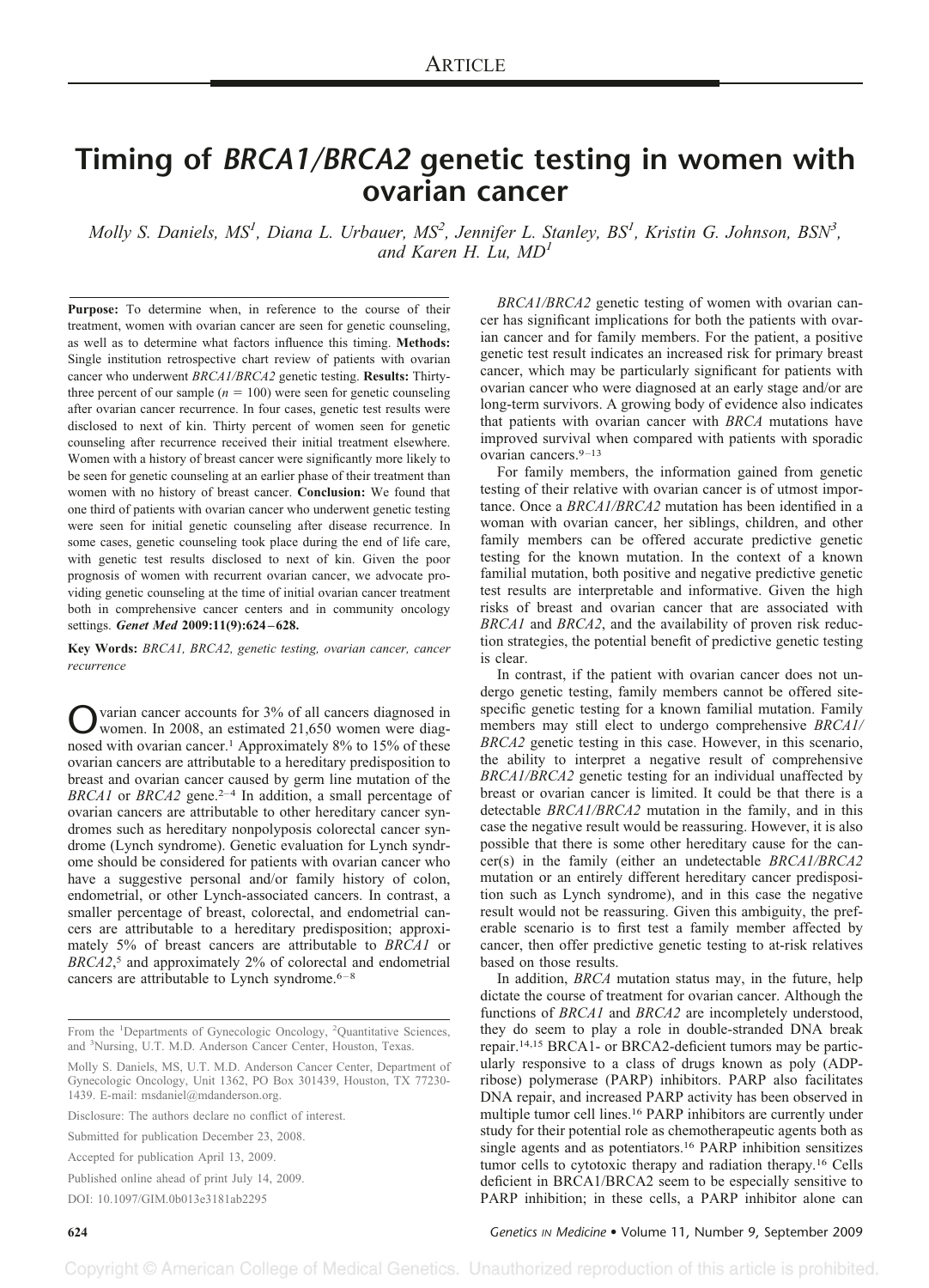cause cell-cycle arrest and apoptosis.17,18 The prospect of therapy tailored to BRCA-deficient cancers has therefore been raised and is currently under study.

Women with ovarian cancer, therefore, comprise a unique population in which consideration of genetic testing is especially important both because the yield is high and because the implications of the genetic test results are so significant. Unfortunately, the window of opportunity for offering genetic testing is limited in many cases. Sixty-three percent of ovarian cancers are diagnosed at Stage III or IV.19 The 5-year survival rates for Stages III and IV ovarian cancers are 15% to 20% and  $\leq 5\%$ , respectively.<sup>19</sup> These late-stage ovarian cancers frequently recur, and the overall prognosis for women with recurrent ovarian cancer remains poor. Response rates for treatment of recurrent ovarian cancer range from 12% to 60%, with median survival ranging from 9 to 12 months.20 Given this limited window of opportunity, consideration should be given to when, during this disease course, genetic testing should be offered. We, therefore, sought to determine when, in reference to the course of their treatment, women with ovarian cancer are being seen for genetic counseling, as well as to determine what factors influence when patients are seen for genetic counseling.

## **MATERIALS AND METHODS**

Through retrospective chart review, we identified a total of 100 women who both underwent some or all of their treatment for ovarian, fallopian tube, or primary peritoneal cancer at our institution, and had *BRCA1/BRCA2* genetic testing, from 1998 to 2006, at our institution. Women who underwent genetic counseling, but did not have genetic testing at our institution during the study period, were not included in this study  $(n =$ 32). Data collected from the medical records included demographics, information related to ovarian cancer diagnosis and treatment, other personal history of cancer, dates of genetic counseling and genetic testing, and results of genetic testing. The study protocol was reviewed and approved by the U.T. M.D. Anderson Cancer Center's Institutional Review Board.

We defined the initiation of the genetic testing process as the date of the initial genetic counseling visit. We then classified this date as occurring during one of three treatment phases: "initial treatment" was defined as before or during initial surgery and chemotherapy; "during first remission" was defined as after initial therapy was completed and before any recurrence; and "recurrence" was defined as at or after first recurrence of ovarian cancer. These phases are delineated by two clinically significant benchmark events in the treatment course, which are the end of initial treatment and the recurrence of ovarian cancer. During the initial treatment phase, family history is assessed during the primary medical evaluation, and patients have frequent interactions with the health care team. Once initial treatment is completed, the patient is in remission and is seen for follow-up less frequently. The length of remission varies greatly from patient to patient, but once ovarian cancer has recurred, at that point life span is limited and the window of opportunity for genetic testing may, therefore, be short.

Summary statistics for age at diagnosis, stage of ovarian cancer, area of residence, history of breast cancer, genetic test results, and year of initial genetic counseling were calculated by treatment phase at the time of genetic counseling. Fisher exact test was used to determine whether any of these factors were associated with treatment phase at the time of genetic counseling. The Cochran-Armitage trend test was used to further examine the relationship of a history of breast cancer to treatment phase at the time of genetic counseling.

## **RESULTS**

Demographic summary statistics are presented in Table 1. Of note, 45 of 100 (45%) patients with ovarian cancer who underwent genetic testing tested positive for a *BRCA1* or *BRCA2* mutation. Median age at ovarian cancer diagnosis for the whole sample was 55.

Women were equally likely to be seen for genetic counseling during each of the treatment phases: 33 of 100 (33%) were seen before or during their initial treatment for ovarian cancer, 34 of 100 (34%) were seen during first remission, and 33 of 100 women (33%) were not seen for genetic counseling until recurrence of ovarian cancer.

Of the 33 women seen for genetic counseling after recurrence, four genetic test results (12%) were disclosed to next of kin instead of the patient herself. In three of these cases, the patient died of ovarian cancer before genetic test results could be disclosed. The fourth patient had end-stage disease and felt too unwell to discuss the genetic test results, therefore requested that her results be discussed with her next of kin; she died shortly thereafter. All four women had progressive recurrent ovarian cancer at the time of initial genetic counseling. Ten of 33 (30%) women seen for genetic counseling after recurrence had first presented at our institution with recurrent ovarian cancer, after receiving their initial treatment elsewhere.

By Fisher exact test, history of breast cancer versus no history of breast cancer did differ significantly by treatment phase at the time of genetic counseling  $(P = 0.0417,$  Table 1). Women with a history of breast cancer were seen for genetic counseling significantly earlier in the course of their treatment than women with no history of breast cancer  $(P = 0.0146$  for trend by Cochran-Armitage test, Fig. 1). Age at diagnosis of ovarian cancer, area of residence (local to the institution vs. nonlocal), year of initial genetic counseling, and genetic test results (positive vs. negative or variant of uncertain significance) did not differ significantly between the treatment phases at the time of genetic counseling. Ovarian cancer stage did differ significantly by treatment phase at the time of genetic counseling  $(P = 0.0379$  by Fisher exact test, Table 1).

### **DISCUSSION**

During the study period, there were no standard procedures at our institution regarding referral of patients with ovarian cancer for hereditary cancer risk assessment and genetic counseling. In our study population, we found an even distribution of time of initial genetic counseling in reference to phase of ovarian cancer treatment. One third of our study population was not seen for genetic counseling until their ovarian cancer had recurred.

Once ovarian cancer has recurred, it is difficult to estimate life expectancy, and death can occur suddenly with little or no previous warning.21 Both physicians and patients tend to overestimate life expectancy in this situation.20,22 Among our study patients seen for genetic counseling after ovarian cancer recurrence, four genetic test results were disclosed directly to next of kin because the patients had died or were near death. Our study included only women who underwent *BRCA1/2* genetic testing, and as such we cannot directly address the question of how many patients may have died before genetic testing could be performed. However, our findings do highlight the potential

Copyright © American College of Medical Genetics. Unauthorized reproduction of this article is prohibited.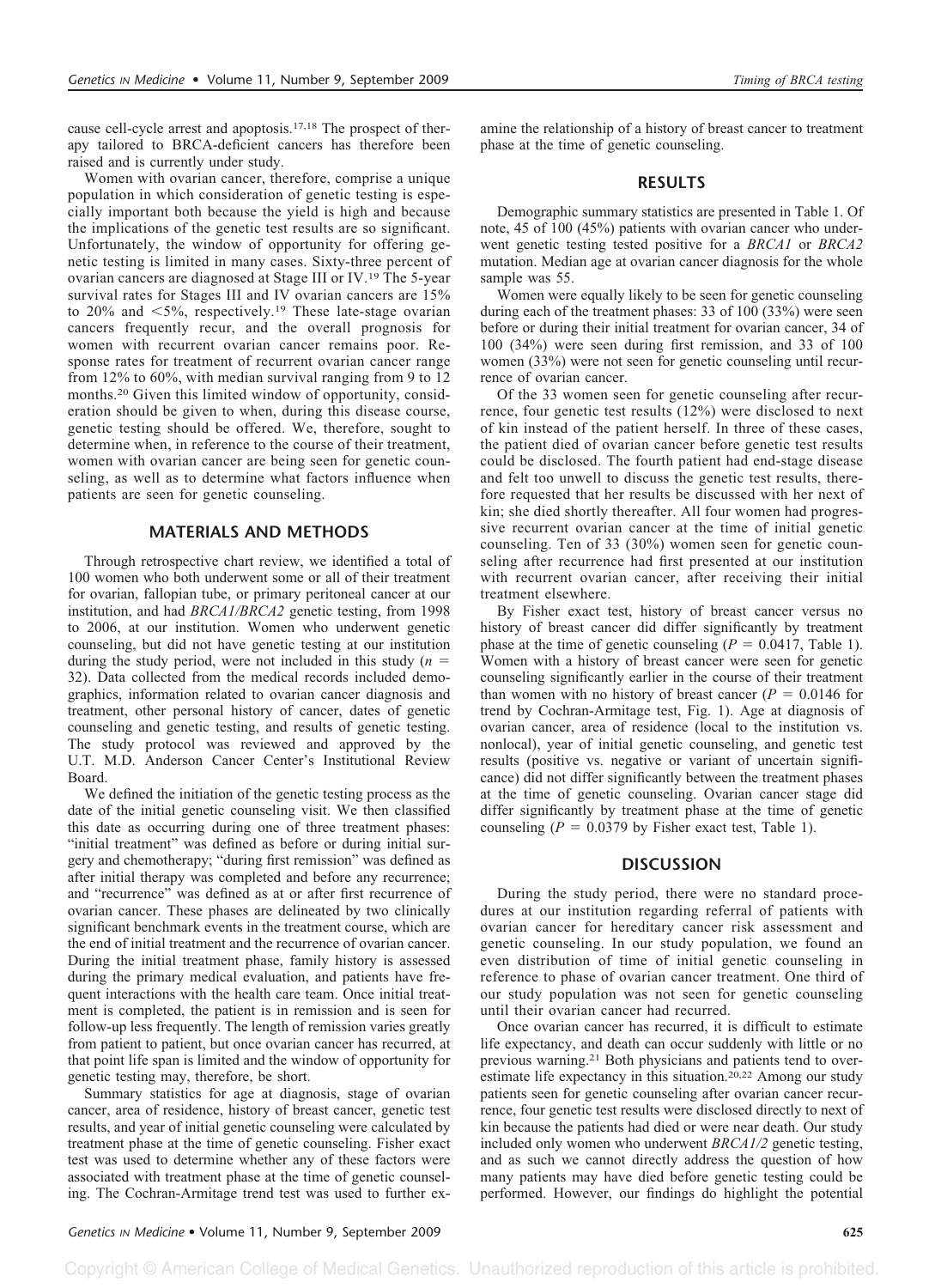|                                                | Treatment phase   |                        |               |                   |
|------------------------------------------------|-------------------|------------------------|---------------|-------------------|
|                                                | Initial treatment | During first remission | Recurrence    | Total $(n = 100)$ |
| Age at initial surgery (yr)                    |                   |                        |               |                   |
| Mean (SD)                                      | 55.48 (8.77)      | 54.88 (12.31)          | 55.52 (11.24) | 55.29 (10.78)     |
| Median                                         | 54                | 56                     | 56            | 55                |
| Minimum-Maximum                                | $38 - 74$         | $33 - 83$              | $35 - 82$     | $33 - 83$         |
| Ovarian cancer stage, $n \binom{0}{0}^a$       |                   |                        |               |                   |
| I                                              | 3(9.09)           | 5(14.71)               | 2(6.06)       | 10(10)            |
| $\mathbf{I}$                                   | 2(6.06)           | 7(20.59)               | 2(6.06)       | 11(11)            |
| Ш                                              | 17(51.52)         | 20 (58.82)             | 20(60.61)     | 57 (56)           |
| IV                                             | 5(15.15)          | 0(0.00)                | 7(21.21)      | 12(12)            |
| Other/unspecified                              | 6(18.18)          | 2(5.88)                | 2(6.06)       | 10(10)            |
| History of breast cancer, $n (%)^b$            |                   |                        |               |                   |
| No history of breast cancer                    | 19 (57.58)        | 22 (64.71)             | 27 (81.82)    | 68 (68)           |
| Breast cancer before ovarian cancer diagnosis  | 14 (42.42)        | 6(17.65)               | 5(15.15)      | 25(25)            |
| Breast cancer after ovarian cancer diagnosis   | 0(0.00)           | 6(17.65)               | 1(3.03)       | 7(7)              |
| Genetic test results, $n$ (%)                  |                   |                        |               |                   |
| BRCA1/BRCA2 positive                           | 16 (48.48)        | 15(44.12)              | 14 (42.42)    | 45 (45)           |
| BRCA1/BRCA2 negative or variant                | 17(51.52)         | 19 (55.88)             | 19 (57.58)    | 55 (55)           |
| Area of residence, $n$ (%)                     |                   |                        |               |                   |
| Houston metro area                             | 17(51.52)         | 19 (55.88)             | 14 (42.42)    | 50 (50)           |
| Other Texas                                    | 7(21.21)          | 8(23.53)               | 11(33.33)     | 26(26)            |
| Outside of Texas                               | 9(27.27)          | 7(20.59)               | 8(24.24)      | 24 (24)           |
| Year of initial genetics consultation, $n$ (%) |                   |                        |               |                   |
| Before 2002                                    | 3(9.09)           | 5(14.71)               | 2(6.06)       | 10(10)            |
| 2002                                           | 7(21.21)          | 7(20.59)               | 3(9.09)       | 17(17)            |
| 2003                                           | 11(33.33)         | 7(20.59)               | 12(36.36)     | 30(30)            |
| 2004                                           | 4(12.12)          | 4(11.76)               | 8(24.24)      | 16(16)            |
| 2005                                           | 8(24.24)          | 11 (32.35)             | 8(24.24)      | 27(27)            |
| 2006                                           | 3(9.09)           | 5(14.71)               | 2(6.06)       | 10(10)            |

## **Table 1.** Demographic summary statistics

 ${}^{p}P = 0.0379$ ; excludes unknowns.<br> ${}^{b}P = 0.0417$  "no history of breast cancer" vs. "breast cancer before ovarian cancer diagnosis."

pitfalls of delaying genetic testing, given the limited and unpredictable life span of women with recurrent progressive ovarian cancer.

Women with recurrent ovarian cancer, their families, and their health care teams are confronted with many difficult issues. *BRCA1/BRCA2* genetic testing poses its own challenges for patients and their families. Disclosing the genetic test results to at-risk family members can be a time consuming and emotionally laden process for the patient, and patients can experience feelings of guilt regarding the possibility of passing on to their children a hereditary predisposition to breast and ovarian cancer.23 Patients faced with both of these sets of challenges simultaneously could become overwhelmed. Genetic testing

could get lost in the shuffle of complicated medical care and other immediate decisions that need to be made. Given the significant implications of the genetic test results, we believe that patients would be better served if genetic counseling is provided before ovarian cancer recurrence.

Oncology care is provided both in comprehensive cancer centers and in community-based settings, but cancer genetics clinics tend to be affiliated with comprehensive cancer centers. We found that, of the 33 patients seen for genetic counseling after recurrence of their ovarian cancer, 10 of them had received their primary treatment elsewhere and were referred to our institution (a comprehensive cancer center) for management of recurrent ovarian cancer. To make *BRCA* genetic testing acces-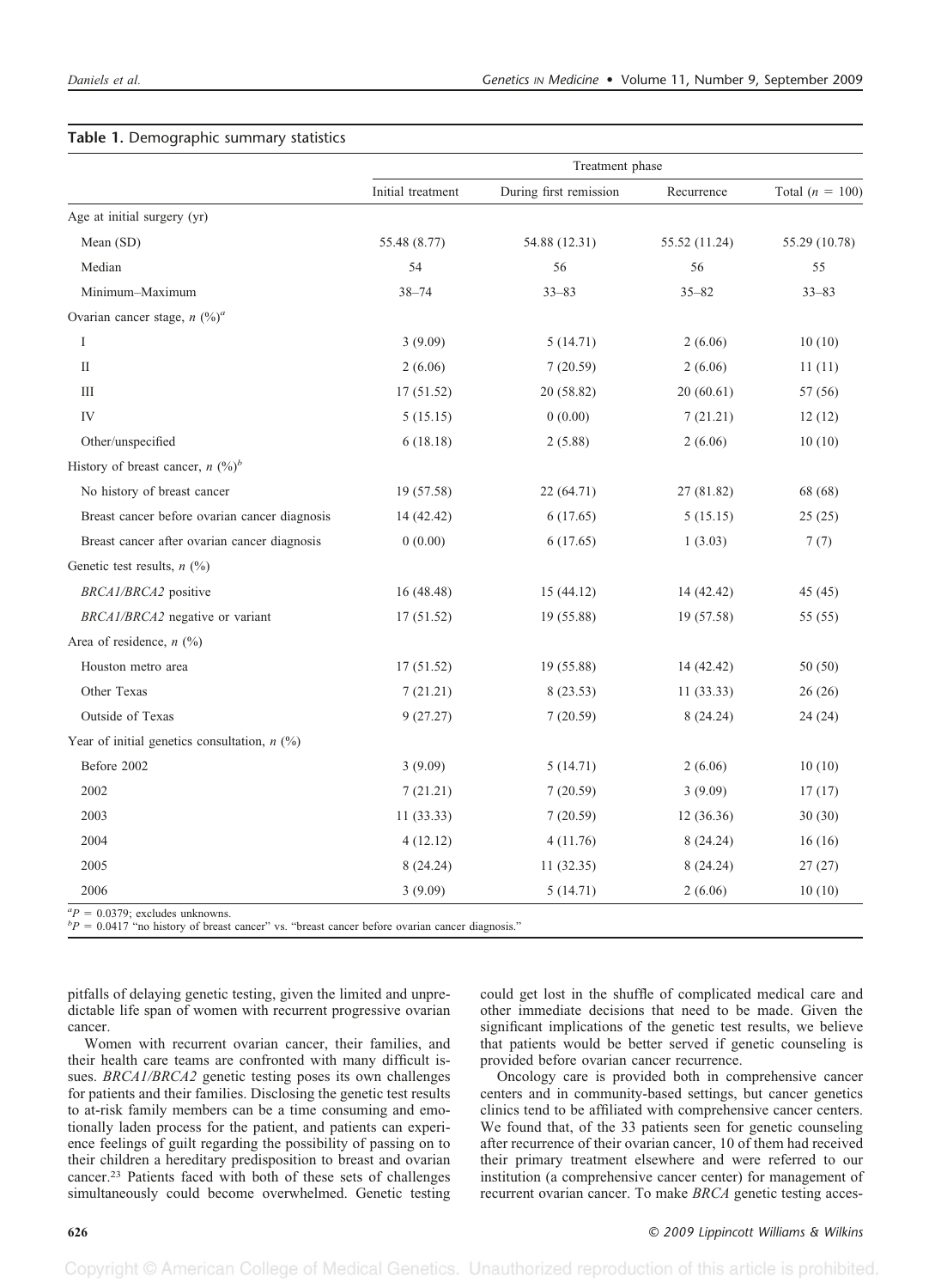

□ Prior breast cancer No breast cancer

**Fig. 1.** Women with a history of breast cancer were seen earlier in the course of their treatment than women with no history of breast cancer ( $P = 0.0146$  for trend by Cochran-Armitage test).

sible to women during their initial ovarian cancer treatment, cancer genetic counseling services would need to be available both in community oncology settings and at comprehensive cancer centers.

Women who have had both breast and ovarian cancer are at high risk to have a *BRCA1/2* mutation, and hereditary cancer guidelines recommend genetic counseling for any woman who has had both breast and ovarian cancer.24,25 We found that patients with ovarian cancer who had a history of breast cancer were significantly more likely to have been seen for genetic counseling earlier in the course of their treatment than women who had no personal history of breast cancer. Because women who have had both cancers can be flagged as high risk based on personal history alone, they may have been recognized as appropriate for genetic counseling referral more quickly. However, we did not find that all the women at highest risk to have a *BRCA* mutation were seen earlier in the course of their treatment, as evidenced by the fact that we found no association between positive genetic test results and phase of treatment at the time of genetic counseling.

We did find that ovarian cancer stage was significantly associated with treatment phase at the time of genetic counseling. However, we feel that this is unlikely to reflect a causal association, but is instead a reflection of the different disease process at different stages. Fewer women with Stage I or II ovarian cancer had genetic counseling at or after recurrence; they are also unlikely to recur at all. Women with Stage III ovarian cancer were seen with an even distribution through the three treatment phases. The small number  $(n = 12)$  of women with Stage IV ovarian cancer were seen either during initial treatment or at recurrence.

#### **Limitations**

As illustrated by the 45% who tested positive for a *BRCA* mutation, our study population was a high-risk sample. We studied only women who had been seen for genetic counseling and underwent genetic testing, and therefore the high mutation detection rate can be attributed to referral bias. It is possible that our findings may not be generalizable to a lower-risk population. We also do not know the reasons why women were seen later in the course of their treatment for genetic counseling, and it is possible that they were referred for genetic counseling sooner and chose not to pursue it at that time.

## **CONCLUSION**

We found that one third of patients with ovarian cancer received genetic counseling after disease recurrence. In some of these cases, genetic counseling took place during the end of life care, with genetic test results disclosed directly to next of kin. Given the poor prognosis of women with recurrent ovarian cancer, we believe that genetic counseling should be offered to patients with ovarian cancer at risk for hereditary breast and ovarian cancer at the time of their initial diagnosis and treatment both in comprehensive cancer centers and in community oncology settings.

## **ACKNOWLEDGMENTS**

This project was supported, in part, by The Lynne Cohen Foundation for Ovarian Cancer Research.

#### **REFERENCES**

- 1. American Cancer Society. Cancer facts and figures 2008. Atlanta: American Cancer Society, 2008.
- 2. Malander S, Ridderheim M, Masback A, et al. One in 10 ovarian cancer patients carry germ line BRCA1 or BRCA2 mutations: results of a prospective study in Southern Sweden. *Eur J Cancer* 2004;40:422– 428.
- 3. Pal T, Permuth-Wey J, Betts JA, et al. BRCA1 and BRCA2 mutations account for a large proportion of ovarian carcinoma cases. *Cancer.* 2005; 104:2807–2816.
- 4. Risch HA, McLaughlin JR, Cole DE, et al. Prevalence and penetrance of germline BRCA1 and BRCA2 mutations in a population series of 649 women with ovarian cancer. *Am J Hum Genet* 2001;68:700 –710.
- 5. Malone KE, Daling JR, Doody DR, et al. Prevalence and predictors of BRCA1 and BRCA2 mutations in a population-based study of breast cancer in white and black American women ages 35 to 64 years. *Cancer Res* 2006;66:8297– 8308.
- 6. Hampel H, Frankel W, Panescu J, et al. Screening for Lynch syndrome (hereditary nonpolyposis colorectal cancer) among endometrial cancer patients. *Cancer Res* 2006;66:7810 –7817.
- 7. Hampel H, Frankel WL, Martin E, et al. Screening for the Lynch syndrome (hereditary nonpolyposis colorectal cancer). *N Engl J Med* 2005;352:1851– 1860.
- 8. Hampel H, Panescu J, Lockman J, et al. Comment on: screening for lynch syndrome (hereditary nonpolyposis colorectal cancer) among endometrial cancer patients. *Cancer Res* 2007;67:9603.
- 9. Ben David Y, Chetrit A, Hirsh-Yechezkel G, et al. Effect of BRCA mutations on the length of survival in epithelial ovarian tumors. *J Clin Oncol* 2002;20:463– 466.
- 10. Boyd J, Sonoda Y, Federici MG, et al. Clinicopathologic features of BRCAlinked and sporadic ovarian cancer. *JAMA* 2000;283:2260 –2265.
- 11. Cass I, Baldwin RL, Varkey T, Moslehi R, Narod SA, Karlan BY. Improved survival in women with BRCA-associated ovarian carcinoma. *Cancer* 2003; 97:2187–2195.
- 12. Chetrit A, Hirsh-Yechezkel G, Ben-David Y, Lubin F, Friedman E, Sadetzki S. Effect of BRCA1/2 mutations on long-term survival of patients with invasive ovarian cancer: the National Israeli study of ovarian cancer. *J Clin Oncol* 2008;26:20 –25.
- 13. Rubin SC, Benjamin I, Behbakht K, et al. Clinical and pathological features of ovarian cancer in women with germ-line mutations of BRCA1. *N Engl J Med* 1996;335:1413–1416.

## *Genetics IN Medicine* • Volume 11, Number 9, September 2009 **627**